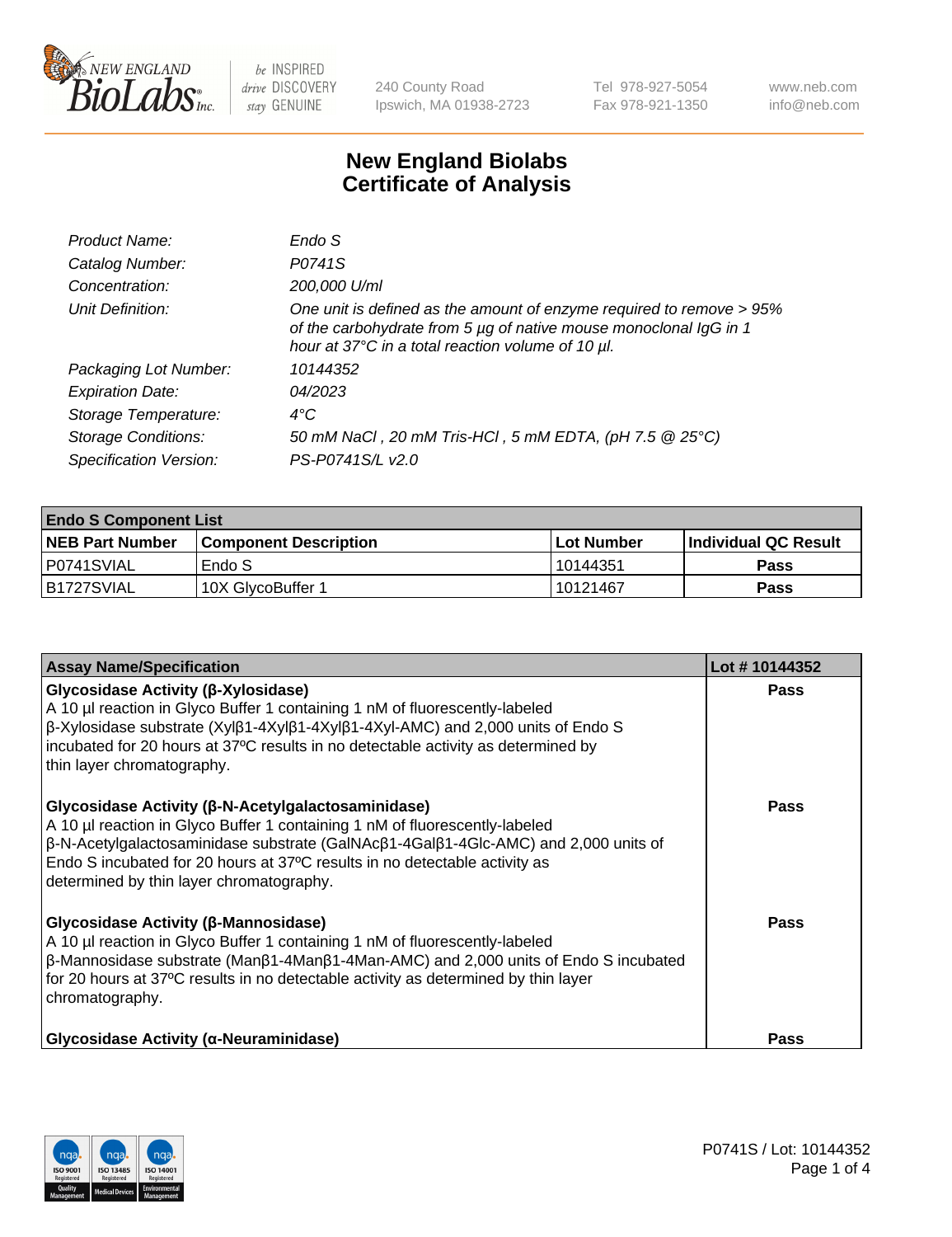

240 County Road Ipswich, MA 01938-2723 Tel 978-927-5054 Fax 978-921-1350 www.neb.com info@neb.com

| <b>Assay Name/Specification</b>                                                                                                                                                                                                                                                                                                                                      | Lot #10144352 |
|----------------------------------------------------------------------------------------------------------------------------------------------------------------------------------------------------------------------------------------------------------------------------------------------------------------------------------------------------------------------|---------------|
| A 10 µl reaction in Glyco Buffer 1 containing 1 nM of fluorescently-labeled<br>α-Neuraminidase substrate (Neu5Acα2-3Galβ1-3GlcNAcβ1-3Galβ1-4Glc-AMC) and 2,000<br>units of Endo S incubated for 20 hours at 37°C results in no detectable activity as<br>determined by thin layer chromatography.                                                                    |               |
| Glycosidase Activity (β1-3 Galactosidase)<br>A 10 µl reaction in Glyco Buffer 1 containing 1 nM of fluorescently-labeled<br>$\beta$ -Galactosidase substrate (Gal $\beta$ 1-3GlcNAc $\beta$ 1-4Gal $\beta$ 1-4Glc-AMC) and 2,000 units of Endo<br>S incubated for 20 hours at 37°C results in no detectable activity as determined by<br>thin layer chromatography.  | <b>Pass</b>   |
| Glycosidase Activity (β1-4 Galactosidase)<br>A 10 µl reaction in Glyco Buffer 1 containing 1 nM of fluorescently-labeled<br>$\beta$ -Galactosidase substrate (Gal $\beta$ 1-4GlcNAc $\beta$ 1-3Gal $\beta$ 1-4Glc -AMC) and 2,000 units of Endo<br>S incubated for 20 hours at 37°C results in no detectable activity as determined by<br>thin layer chromatography. | <b>Pass</b>   |
| Glycosidase Activity (α1-3 Mannosidase)<br>A 10 µl reaction in Glyco Buffer 1 containing 1 nM of fluorescently-labeled<br>α-Mannosidase substrate (Μanα1-3Μanβ1-4GlcNAc-AMC) and 2,000 units of Endo S<br>incubated for 20 hours at 37°C results in no detectable activity as determined by<br>thin layer chromatography.                                            | Pass          |
| Glycosidase Activity (α1-6 Galactosidase)<br>A 10 µl reaction in Glyco Buffer 1 containing 1 nM of fluorescently-labeled<br>α-Galactosidase substrate (Galα1-6Galα1-6Glcα1-2Fru-AMC) and 2,000 units of Endo S<br>incubated for 20 hours at 37°C results in no detectable activity as determined by<br>thin layer chromatography.                                    | <b>Pass</b>   |
| Glycosidase Activity (α1-6 Mannosidase)<br>A 10 µl reaction in Glyco Buffer 1 containing 1 nM of fluorescently-labeled<br>α-Mannosidase substrate (Μanα1-6Μanα1-6(Μanα1-3)Man-AMC) and 2,000 units of Endo S<br>incubated for 20 hours at 37°C results in no detectable activity as determined by<br>thin layer chromatography.                                      | <b>Pass</b>   |
| Glycosidase Activity (α-Glucosidase)<br>A 10 µl reaction in Glyco Buffer 1 containing 1 nM of fluorescently-labeled<br>α-Glucosidase substrate (Glcα1-6Glcα1-4Glc-AMC) and 2,000 units of Endo S incubated<br>for 20 hours at 37°C results in no detectable activity as determined by thin layer<br>chromatography.                                                  | <b>Pass</b>   |
| Glycosidase Activity (α-N-Acetylgalactosaminidase)<br>A 10 µl reaction in Glyco Buffer 1 containing 1 nM of fluorescently-labeled                                                                                                                                                                                                                                    | <b>Pass</b>   |

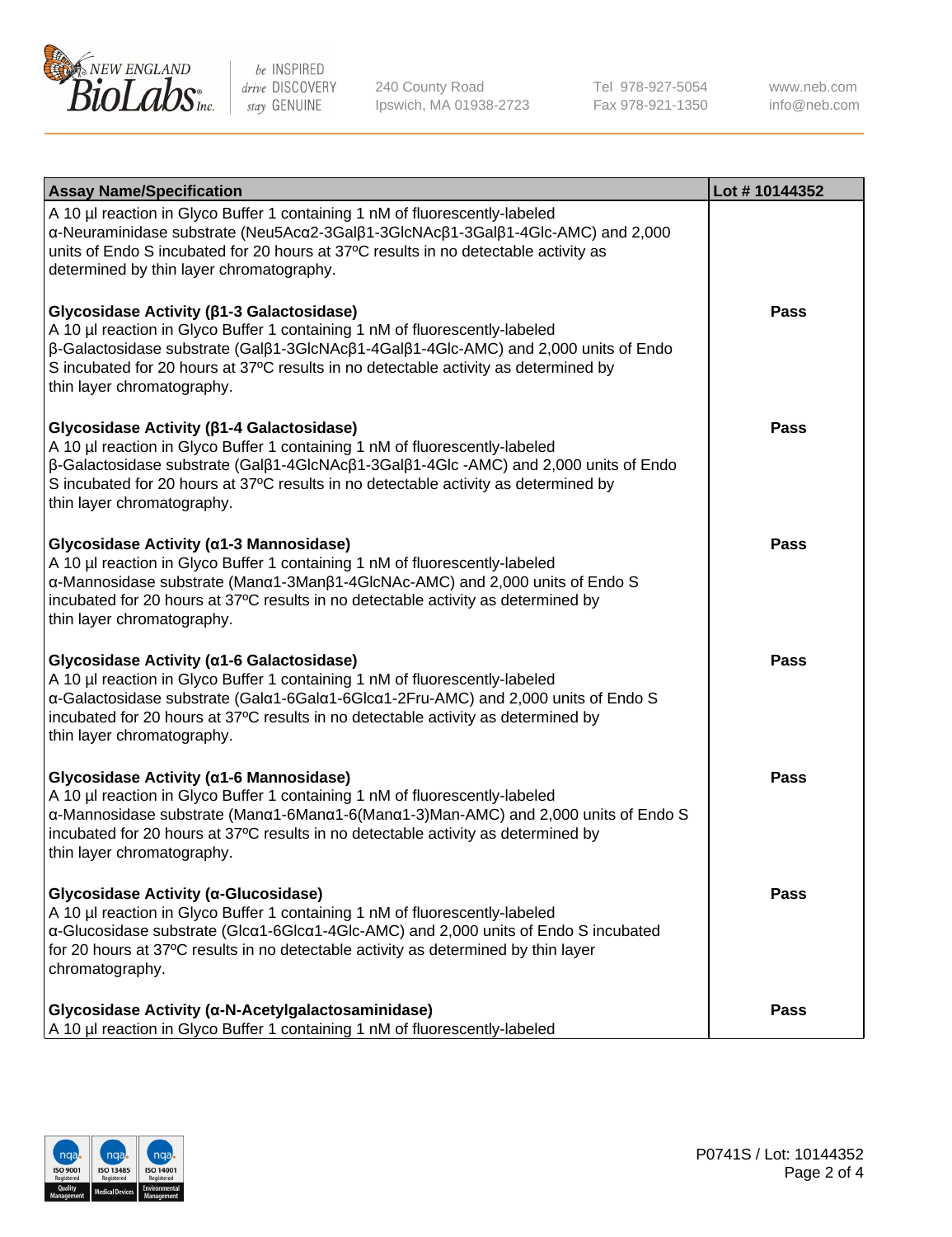

240 County Road Ipswich, MA 01938-2723 Tel 978-927-5054 Fax 978-921-1350

www.neb.com info@neb.com

| <b>Assay Name/Specification</b>                                                                                                                                                                                                                                                                                                                                              | Lot #10144352 |
|------------------------------------------------------------------------------------------------------------------------------------------------------------------------------------------------------------------------------------------------------------------------------------------------------------------------------------------------------------------------------|---------------|
| α-N-Acetylgalactosaminidase substrate (GalNAcα1-3(Fucα1-2)Galβ1-4Glc-AMC) and 2,000<br>units of Endo S incubated for 20 hours at 37°C results in no detectable activity as<br>determined by thin layer chromatography.                                                                                                                                                       |               |
| Glycosidase Activity (α1-3 Galactosidase)<br>A 10 µl reaction in Glyco Buffer 1 containing 1 nM of fluorescently-labeled<br>α-Galactosidase substrate (Galα1-3Galβ1-4GlcNAc-AMC) and 2,000 units of Endo S<br>incubated for 20 hours at 37°C results in no detectable activity as determined by<br>thin layer chromatography.                                                | Pass          |
| Glycosidase Activity (α1-3 Fucosidase)<br>A 10 µl reaction in Glyco Buffer 1 containing 1 nM of fluorescently-labeled<br>α-Fucosidase substrate (Fucα1-3Galβ1-4GlcNAcβ1-3Galβ1-4Glc-AMC) and 2,000 units of<br>Endo S incubated for 20 hours at 37°C results in no detectable activity as<br>determined by thin layer chromatography.                                        | Pass          |
| Glycosidase Activity (α1-2 Fucosidase)<br>A 10 µl reaction in Glyco Buffer 1 containing 1 nM of fluorescently-labeled<br>α-Fucosidase substrate (Fucα1-2Galβ1-4Glc-AMC) and 2,000 units of Endo S incubated<br>for 20 hours at 37°C results in no detectable activity as determined by thin layer<br>chromatography.                                                         | Pass          |
| <b>Protein Purity Assay (SDS-PAGE)</b><br>Endo S is $\geq$ 95% pure as determined by SDS-PAGE analysis using Coomassie Blue<br>detection.                                                                                                                                                                                                                                    | <b>Pass</b>   |
| <b>Protease Activity (SDS-PAGE)</b><br>A 20 µl reaction in 1X Glyco Buffer 1 containing 24 µg of a standard mixture of<br>proteins and a minimum of 2,000 units of Endo S incubated for 20 hours at 37°C,<br>results in no detectable degradation of the protein mixture as determined by<br>SDS-PAGE with Coomassie Blue detection.                                         | <b>Pass</b>   |
| <b>Functional Test (Magnetic Beads, Enzyme Removal)</b><br>Magnetic chitin beads (50 µl) were equilibrated and incubated with 2,000 units of<br>Endo S in 300 µl of 50mM ammonium formate, pH 4.4. The beads were pelleted using a<br>magnetic separation rack. No Endo S was detected in the supernatant as determined by<br>activity assay and mass spectrometry analysis. | Pass          |
| Glycosidase Activity (Endo F1, F2, H)<br>A 10 µl reaction in Glyco Buffer 1 containing 1 nM of fluorescently-labeled Endo F1,<br>F2, H substrate (Dansylated invertase high mannose) and 2,000 units of Endo S<br>incubated for 20 hours at 37°C results in no detectable activity as determined by<br>thin layer chromatography.                                            | Pass          |